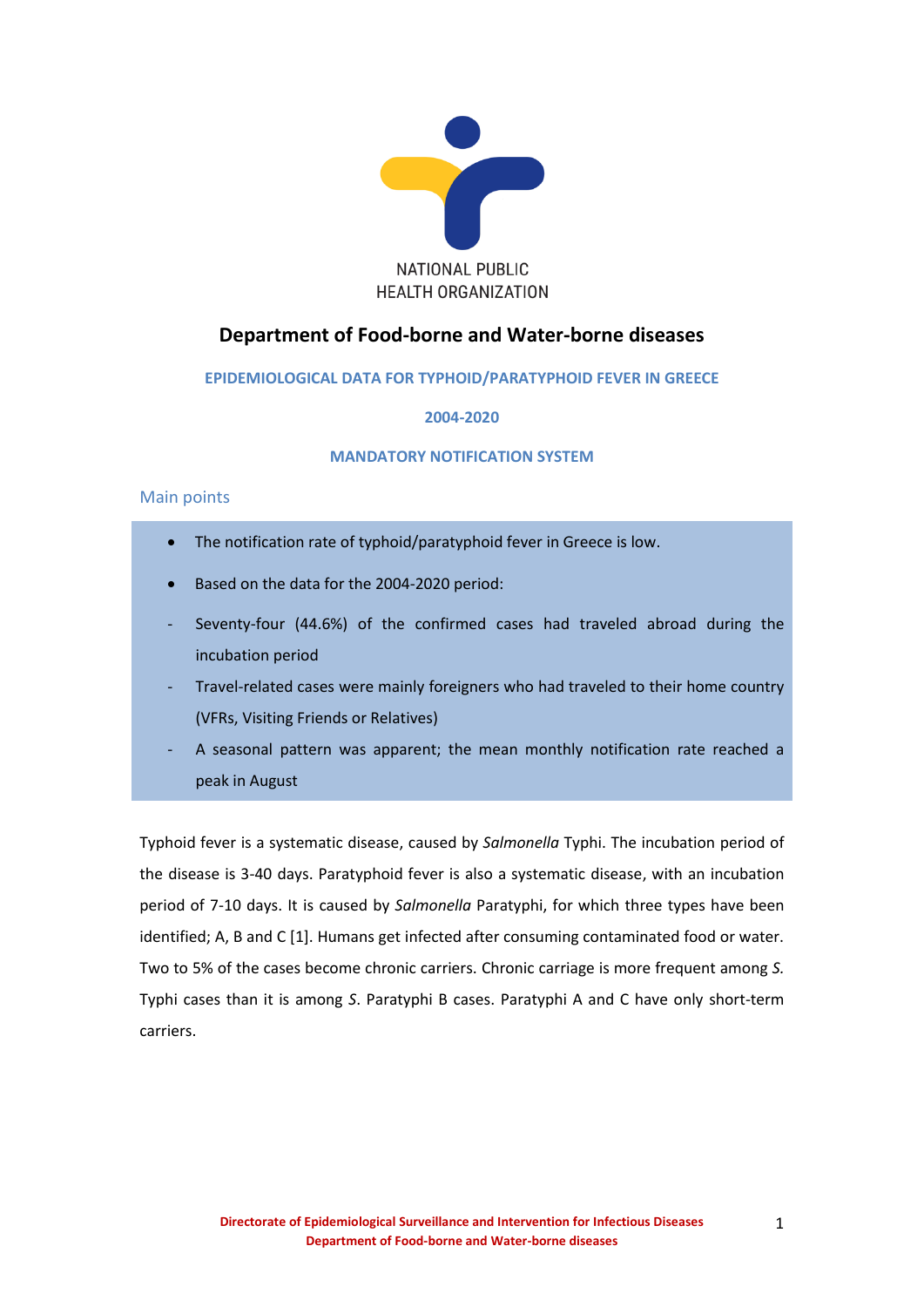#### **Time trend**

The number of notified cases for the period 2004-2020 is shown in **Table 1**. Out of the 181 reported cases, 106 (58.6%) were typhoid and 75 (41.4%) were paratyphoid cases. Time trend of the typhoid/paratyphoid fever notification rate is depicted in **Graph 1**.

The annual notification rate for typhoid/paratyphoid fever for the period 2004-2020, ranged from 0.3 cases in 2020 to 1.8 cases per 1,000,000 population in 2004 and 2005, respectively. The mean annual notification rate for typhoid/paratyphoid fever for the same period was 1.0 (standard deviation: ±0.5) case per 1,000,000 population and the mean annual number of reported cases was 10.6 (standard deviation: ±5.5).

Notification rates of typhoid and paratyphoid fever were 0.6 and 0.4 cases per 1,000,000, respectively.

#### **Age and gender distribution**

For the 2004-2020 period, the disease had a higher mean annual notification rate in the age group 0-4 years (3.8 cases per 1,000,000 population), followed by the age group of 5-14 years (1.5 cases per 1,000,000 population) (**Graph 2**).

The mean annual notification rate for typhoid/paratyphoid fever for the same period was 1.3/1,000,000 in males and 0.6/1,000,000 in females.

As shown in **Table 2**, the majority of foreigners (nationality other than Greek) (83.7%) were males and 51.6% of them were between 25 and 44 years old.

#### **Seasonality**

The mean monthly notification rate for the period 2004-2020 was higher during summer months reaching a peak in August (**Graph 3**).

#### **Geographical distribution**

The geographical area of Epirus had the highest mean annual notification rate for 2004-2020 (2.0 cases per 1,000,000 population), and the area of Peloponnesos the lowest with 0.2 cases per 1,000,000 population. **Figure 1** depicts the mean annual notification rate of typhoid/paratyphoid fever by region for the period 2004-2020.

### **Laboratory data**

2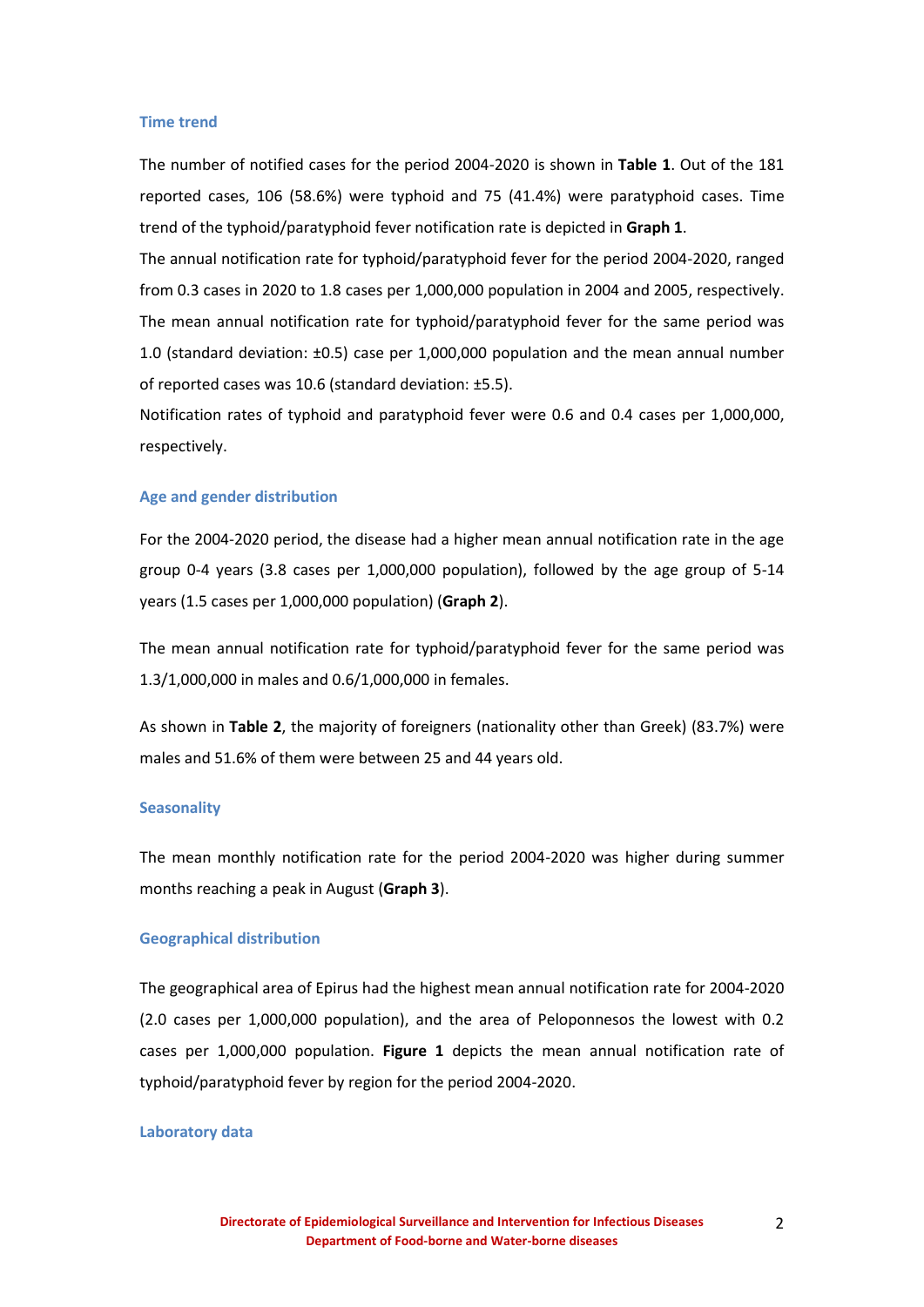All notified cases during this period were laboratory-confirmed. *S.* Paratyphi type A was identified in 33 out of the 60 cases (55%) that the respective information was known and *S.* Paratyphi type B in 27 (45%).

### **Risk factors**

Ninety-two (51.1%) of the laboratory-confirmed cases that were notified during 2004-2020 were of foreign nationality. Seventy-four (44.6%) of the reported cases, had traveled abroad during the incubation period; eight Greeks and 58 foreigners (**Table 3**), out of the sixty-six cases with the respective information available. Traveling abroad mainly regarded migrants, who had traveled to their country of origin prior to disease onset (VFRs, Visiting Friends or Relatives) (86.2%). Fourteen (8.3%) cases reported the presence of another person with similar symptoms among their contacts.

### **Discussion**

Typhoid and paratyphoid fever present a low notification rate in Greece (1 case/1,000,000 population for the year 2020). The mean notification rate in the EU and EEA/EFTA countries was 3.7 cases per 1,000,000 population for the year 2019 [2].

The high proportion of imported cases is consistent with data reported by other European countries [3-6]. This finding agrees with the fact that the majority of the economical migrants in the country are young adult men.

The low notification rate of typhoid/paratyphoid fever in 2020 may be explained by the COVID-19 pandemic during which the frequency of travelling to other countries has decreased, the laboratory testing for the diagnosis of the disease may also have decreased and at the same time the under-reporting in the surveillance systems may have increased.

#### **References**

1. Heymann D, MD. Control of Communicable Diseases Manual. 20th Edition, 2015, American Public Health Association.

2. European Centre for Disease Prevention and Control. Surveillance Atlas of Infectious Diseases. Typhoid and paratyphoid fever - Data by Country and Year. Current time period: 2019. Available from: <https://atlas.ecdc.europa.eu/public/index.aspx>

3. Clark TW, Daneshvar C, Pareek M, Perera N, Stephenson I. Enteric fever in a UK regional infectious diseases unit: a 10 year retrospective review. J Infect. 2010;60(2):91-98.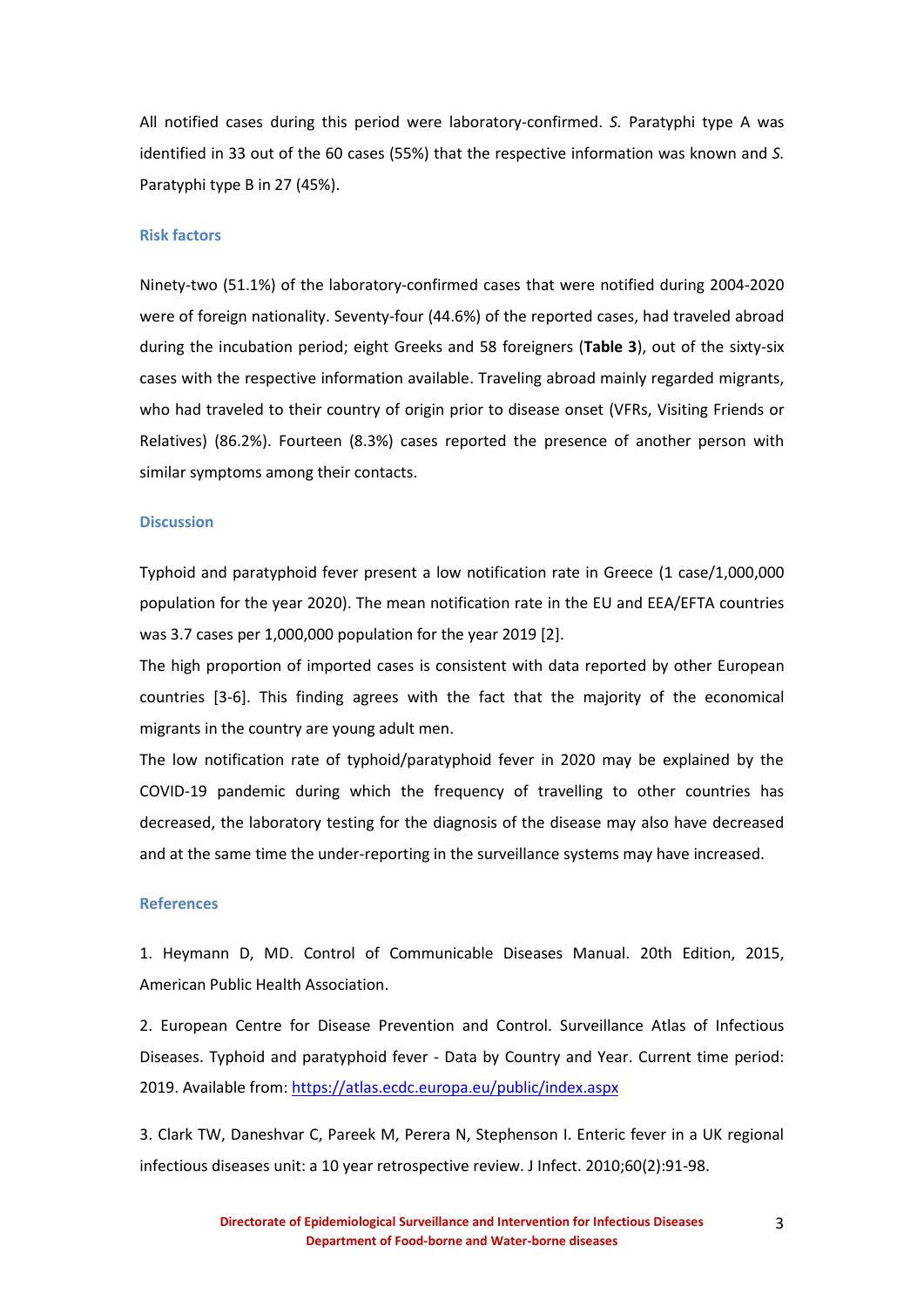4. Gil R, Alvarez JL,Gomez C, Alvaro A, Gil A. Epidemiology of typhoid and paratyphoid fever hospitalizations in Spain (1997-2005). Hum Vaccin. 2009;5(6):420-424.

5. Keller A, Frey M, Schmid H, Steff en R, Walker T, Schlagenhauf P. Imported typhoid fever in Switzerland, 1993 to 2004. J Travel Μed. 2008;15(4):248-251.

6. Maltezou HC, Patrinos S, Veneti L, Gkolfinopoulou K, Pavli A, Mellou K, Sideroglou T, Spilioti A, Georgakopoulou T. H[epatitis A and enteric fever in Greece, 2004-2011: a cross](https://www.ncbi.nlm.nih.gov/pubmed/24201038)[sectional analysis.](https://www.ncbi.nlm.nih.gov/pubmed/24201038) [Travel Med Infect Dis](https://www.ncbi.nlm.nih.gov/pubmed/24201038) 2014 Mar-Apr;12(2):143-8.

**Table 1**. Number of reported cases of typhoid/paratyphoid fever, Mandatory Notification System, Greece, 2004-2020.

|              | <b>Number of cases</b> |                          | <b>Total</b>            |
|--------------|------------------------|--------------------------|-------------------------|
| Year         | <b>Typhoid fever</b>   | <b>Paratyphoid fever</b> |                         |
| 2004         | 14                     | 6                        | 20                      |
| 2005         | 15                     | 5                        | 20                      |
| 2006         | 10                     | 6                        | 16                      |
| 2007         | 6                      | 12                       | 18                      |
| 2008         | 8                      | 3                        | 11                      |
| 2009         | 4                      | 0                        | $\overline{\mathbf{4}}$ |
| 2010         | 6                      | $\overline{\mathbf{4}}$  | 10                      |
| 2011         | 5                      | 3                        | 8                       |
| 2012         | 4                      | $\overline{2}$           | 6                       |
| 2013         | 5                      | $\overline{3}$           | 8                       |
| 2014         | 3                      | 6                        | 9                       |
| 2015         | 3                      | 14                       | 17                      |
| 2016         | 4                      | $\overline{\mathbf{4}}$  | 8                       |
| 2017         | 3                      | $\overline{\mathbf{4}}$  | $\overline{7}$          |
| 2018         | $\overline{7}$         | $\pmb{0}$                | $\overline{7}$          |
| 2019         | $\overline{7}$         | $\overline{2}$           | 9                       |
| 2020         | $\overline{2}$         | $\mathbf{1}$             | 3                       |
| <b>Total</b> | 106                    | 75                       | 181                     |

4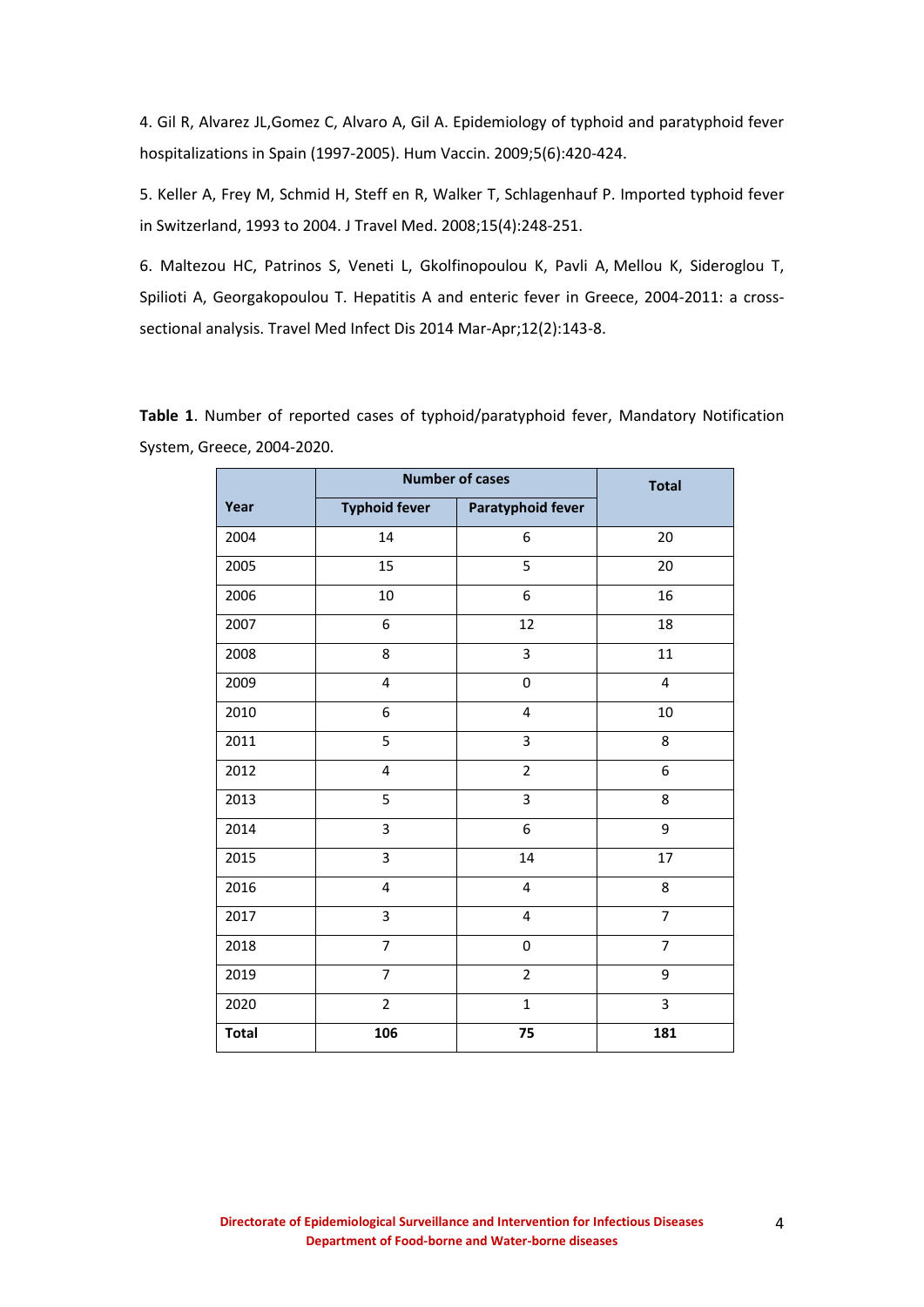

**Graph 1**. Time trend of typhoid/paratyphoid notification rate (number of cases/1,000,000 population) in Greece, Mandatory Notification System, 2004-2020.



**Graph 2.** Mean notification rate of typhoid/paratyphoid fever (number of cases/1,000,000 population) in Greece by age group, Mandatory Notification System, 2004-2020.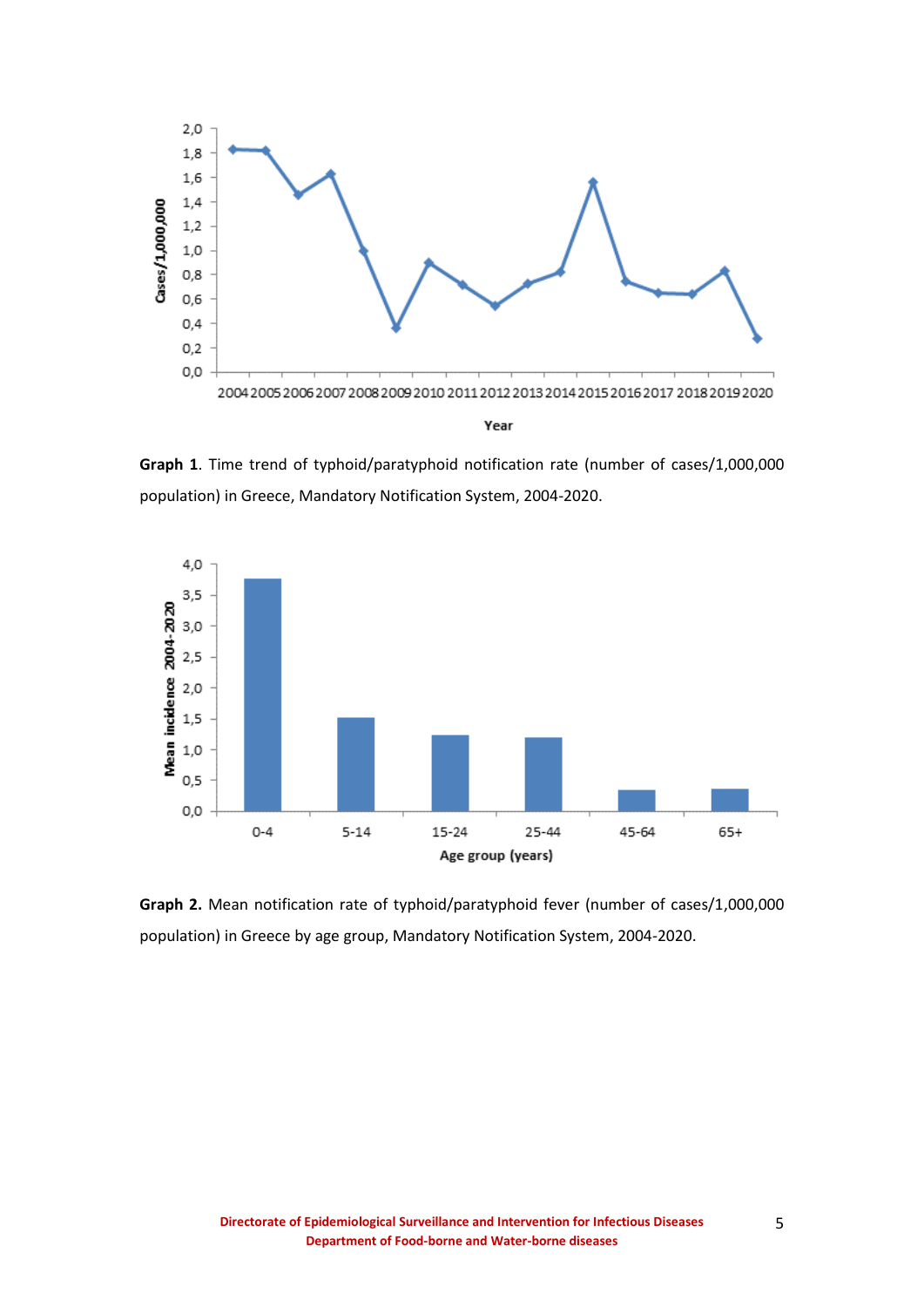**Table 2**. Distribution of typhoid/paratyphoid fever cases by age and gender in Greeks and people of foreign nationality, Mandatory Notification System, Greece, 2004-2020.

|                                         | <b>Greeks</b> | <b>Foreigners</b> | <b>Total</b> |
|-----------------------------------------|---------------|-------------------|--------------|
|                                         | n (%)*        | n (%)*            | n (%)*       |
| Gender                                  |               |                   |              |
| Male                                    | 41 (48.8%)    | 77 (83.7%)        | 118 (66.7%)  |
| Female                                  | 43 (51.2%)    | 15 (16.3%)        | 58 (32.8%)   |
| Age<br>groups<br>$(years)$ <sup>+</sup> |               |                   |              |
| $0 - 4$                                 | 21 (25.3%)    | 12 (13.2%)        | 33 (19.0%)   |
| $5 - 14$                                | 18 (21.7%)    | 10 (11.0%)        | 28 (16.1%)   |
| 15-24                                   | 10 (12.1%)    | 16 (17.6%)        | 26 (15.0%)   |
| 25-44                                   | 14 (16.9%)    | 47 (51.6%)        | 61 (35.1%)   |
| 45-64                                   | 9(10.8%)      | 6(6.6%)           | 15 (8.6%)    |
| $65+$                                   | 11 (13.2%)    | $0(0.0\%)$        | 12 (7.0%)    |

\*n = number of cases. %= percentage

†for the cases that the respective information was available



**Graph 3.** Mean notification rate of typhoid/paratyphoid fever (number of cases/1,000,000 population) by month, Mandatory Notification System, Greece, 2004-2020.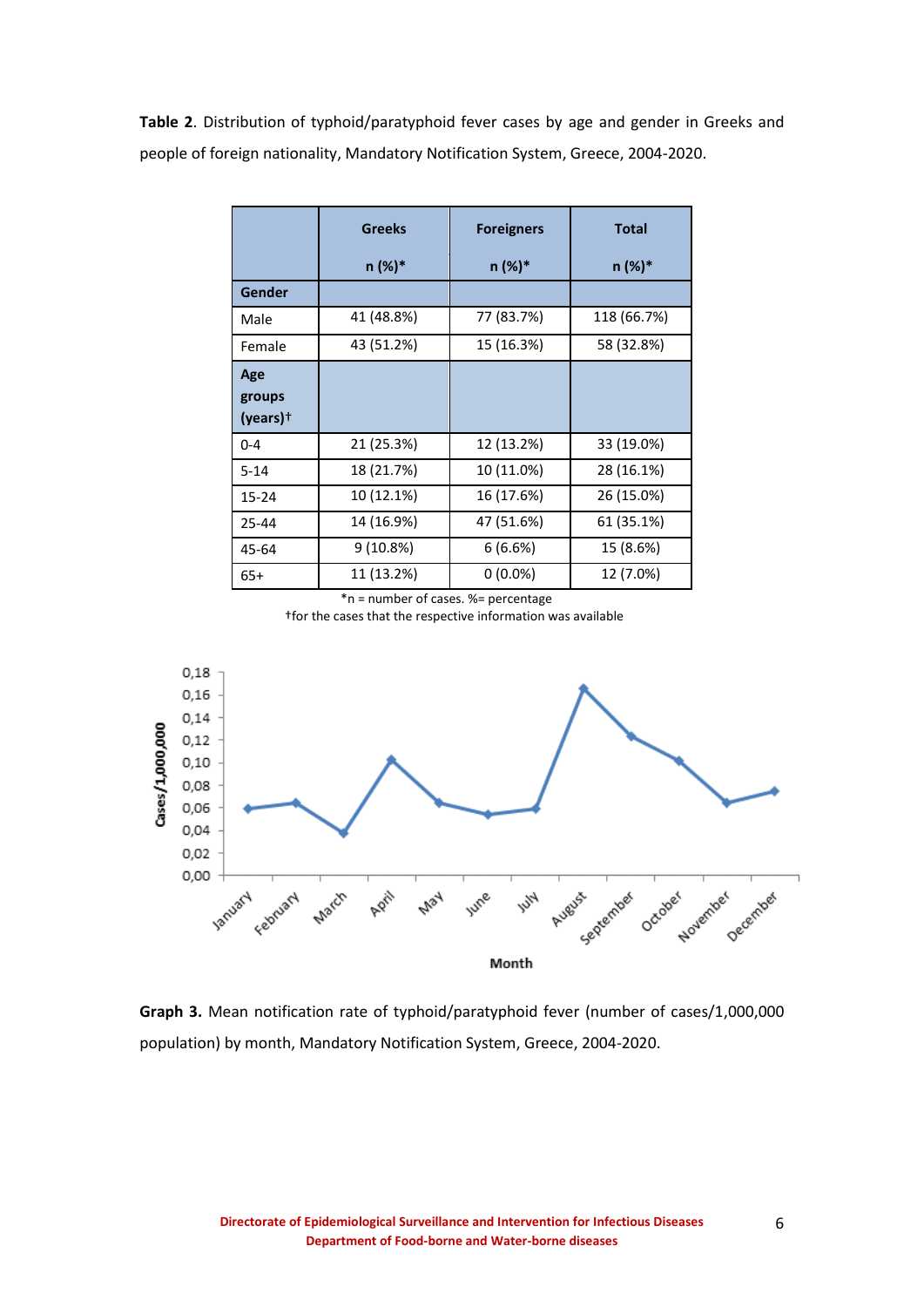

**Figure 1.** Mean annual notification rate (cases/1,000,000 population) of typhoid/paratyphoid fever by region, Mandatory Notification System, Greece, 2004-2020.

**Table 3.** Distribution of travel-related typhoid/paratyphoid fever cases by country of destination among Greeks and people of foreign nationality, Mandatory Notification System, Greece, 2004-2020.

| <b>Country</b> | <b>Foreigners</b><br>n (%)* | <b>Greeks</b><br>n (%)* |
|----------------|-----------------------------|-------------------------|
| Pakistan       | 28 (48)                     | 1(13)                   |
| India          | 15 (26)                     | 3(38)                   |
| Turkey         | 4(7)                        | 0(0)                    |
| Bangladesh     | 4(7)                        | 0(0)                    |
| Afghanistan    | 2(3)                        | 0(0)                    |
| Nigeria        | 1(2)                        | 0(0)                    |
| <b>Nepal</b>   | 1(2)                        | 1(13)                   |
| Panama         | 1(2)                        | 0(0)                    |
| Anguilla       | 1(2)                        | 0(0)                    |
| <b>Israel</b>  | 1(2)                        | 0(0)                    |
| Swaziland      | 0(0)                        | 1(13)                   |